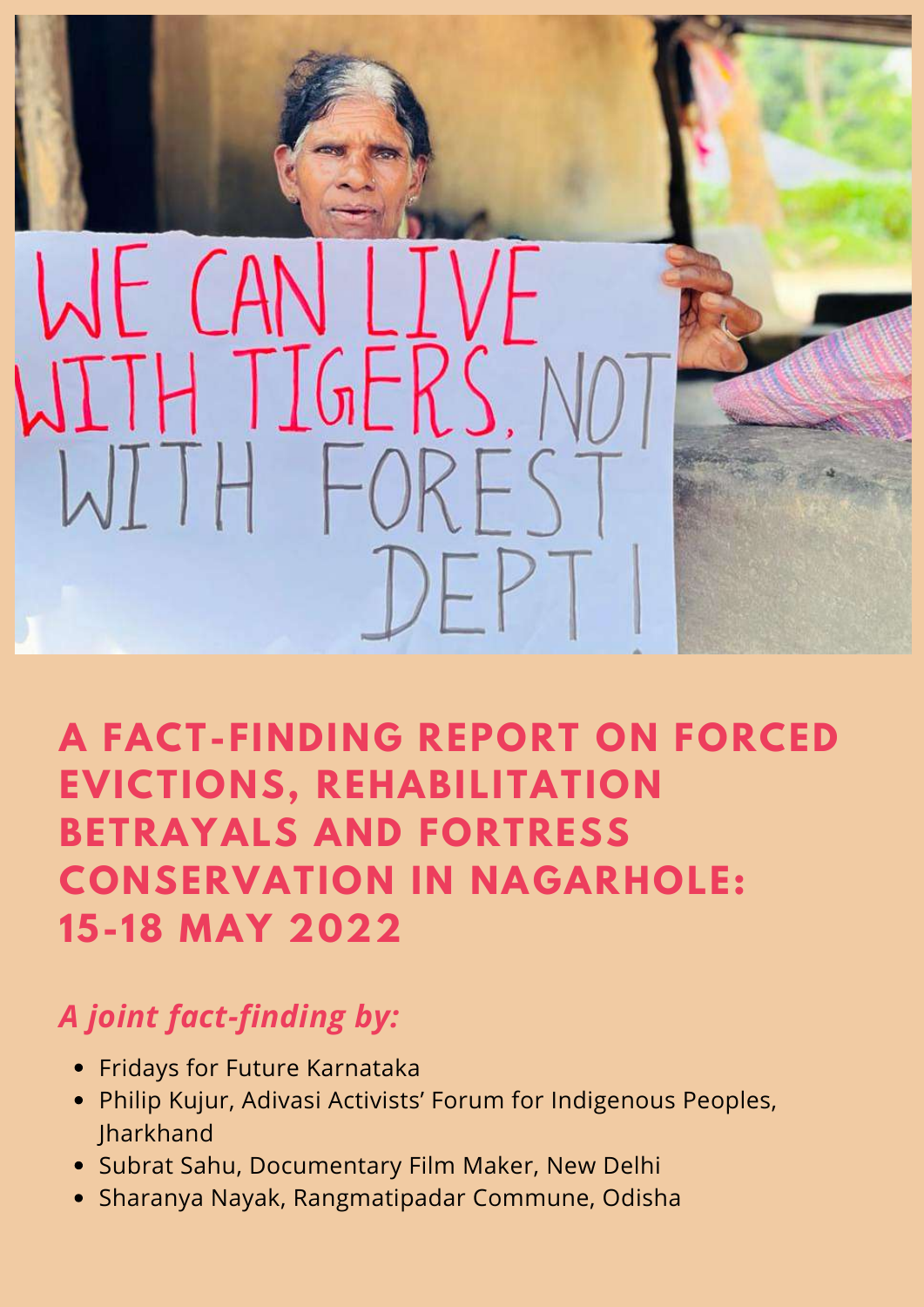# **WE CAN LIVE WITH THE TIGER, NOT THE FOREST DEPARTMENT !**

*A Fact-Finding Report on Forced Evictions, Rehabilitation Betrayals and Fortress Conservation in Nagarhole*

*Abstract: This fact-finding report attempts to bring to light the struggles and challenges of the Adivasi people living inside Nagarhole forests who have been defending their rights by resisting against the violations and violence by National Tiger Conservation Authority's (NTCA) Nagarhole Tiger Reserve (NTR) project. Nagarhole has been home since generations to Adivasi peoples like the Jenu Kurubas, Betta Kurubas and Yeravas.*

*For centuries … We planted the trees in the forest, We took care of the wildlife in the forest, We grew up along with the forest, Our history and our identity is with the forest, Our ancestors and sacred deities live in the forest.*

*Today, the forest department and so-called conservation organisations force us to take permissions to enter our homes ! Have Adivasis in Nagarhole really attained freedom?*

#### **Chowdamma, Jenu Kuruba, Nagarhole**

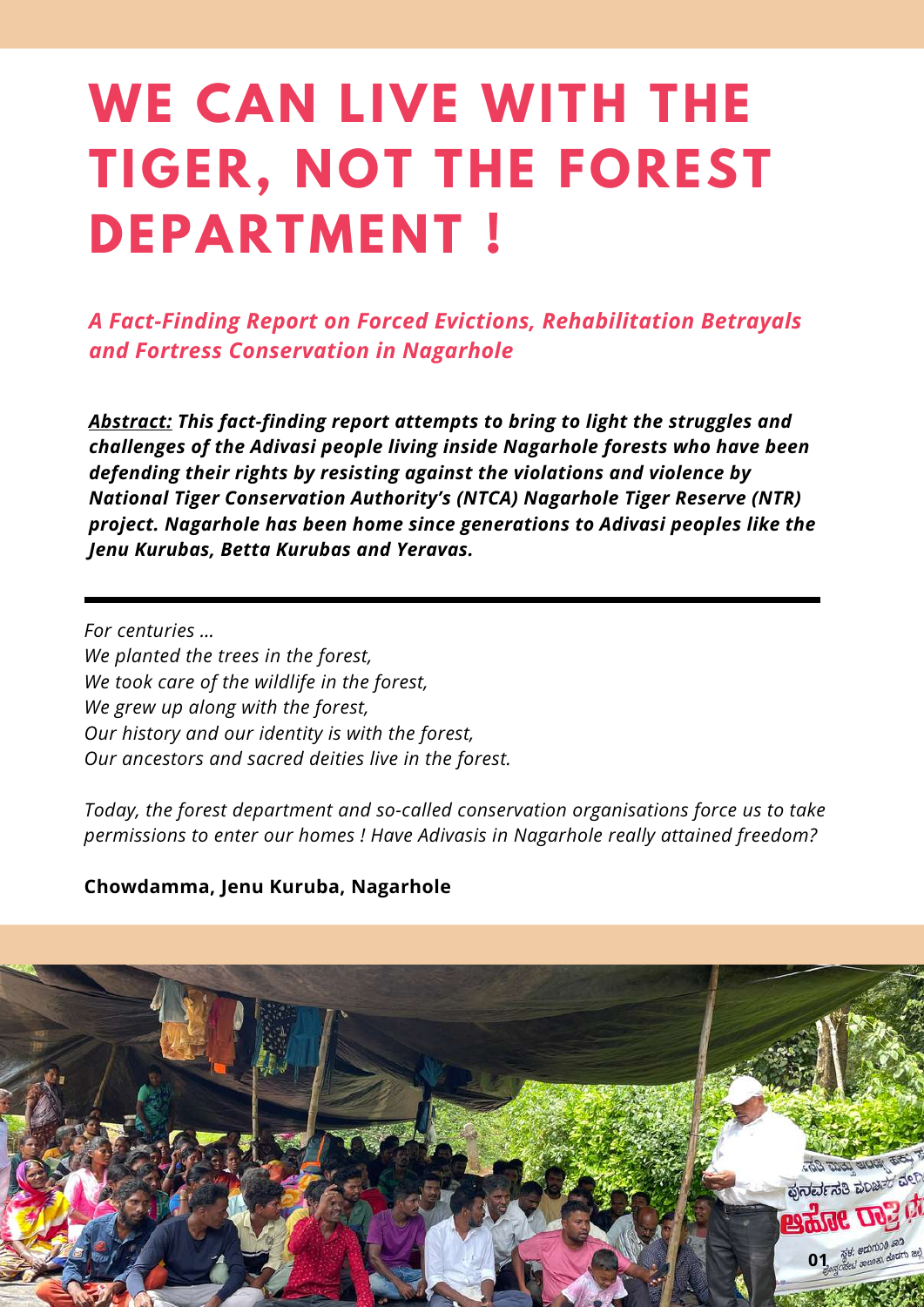#### *Opening Introduction*

This fact-finding report attempts to bring to light the struggles and challenges of the Adivasi people living inside Nagarhole forests who have been defending their rights by resisting against the violations and violence by National Tiger Conservation Authority's (NTCA) Nagarhole Tiger Reserve (NTR) project. Nagarhole has been home since generations to Adivasi peoples like the Jenu Kurubas, Betta Kurubas and Yeravas. Ever since Nagarhole was declared first a wildlife sanctuary in 1955 to when it became an independent critical tiger habitat in 2007, these communities have been criminalised for living inside Nagarhole and have fought against their forced eviction. But this resistance of the last 30 years to retain their homes and rights has been met with violent assaults, death threats, filing of false criminal cases and the destruction of their lands and crops by the forest department and its security forces like special tiger protection force (STPF). But Adivasis of Nagarhole have collectively fought back the Karnataka state forest department's attempts to evict them in the name of conservation through their organisation, the Budakattu Krishikara Sangha (BKS). The Jenu Kurubas have been the driving force in this long-standing resistance.

In the last three decades, these communities have faced a huge amount of harassment, aimed at silencing their leaders and stopping them from organising themselves for their rights. Some of the members and leaders of BKS have had to live with the spectre of long prison sentences hanging over them. Many community members we spoke to are still attending courts weekly or monthly for getting bail, which incurs a huge cost on the family and puts severe psychological pressure in even demanding their due rights. Despite these ongoing threats and risk to their own safety, community leaders and members have continued to speak out for the rights of the peoples of Nagarhole and beyond.

#### *Forest People of Nagarhole*

According to the Indian population census of 2001, 1730 families of tribals and other traditional forest dwellers stay in about 55 villages inside Nagarahole. However, as reported to the Lok Sabha on December 12, 2011, 45 villages (1353 families) live inside Nagarhole core area and 86 villages (16896 families) in the periphery of Nagrahole. Nagarhole is home to four tribal groups, Jenu Kurubas, Betta Kurubas, Yeravas and the Bedugas who were recently included under the Scheduled Tribe list). The Jenu Kurubas, a honey gathering tribe, have co-existed in adjoining or same villages with Betta Kurubas while the Yeravas mostly have their own separate settlements. Being one of the few tribes who have resisted occupation of their forest habitats by outsiders and the forest department in India, Jenu Kurubas are numerically the largest population in and around the national park. The Betta Kurubas are food gatherers and specialized in making utensils out of bamboo. The Yeravas are specialist fishers and also do agriculture.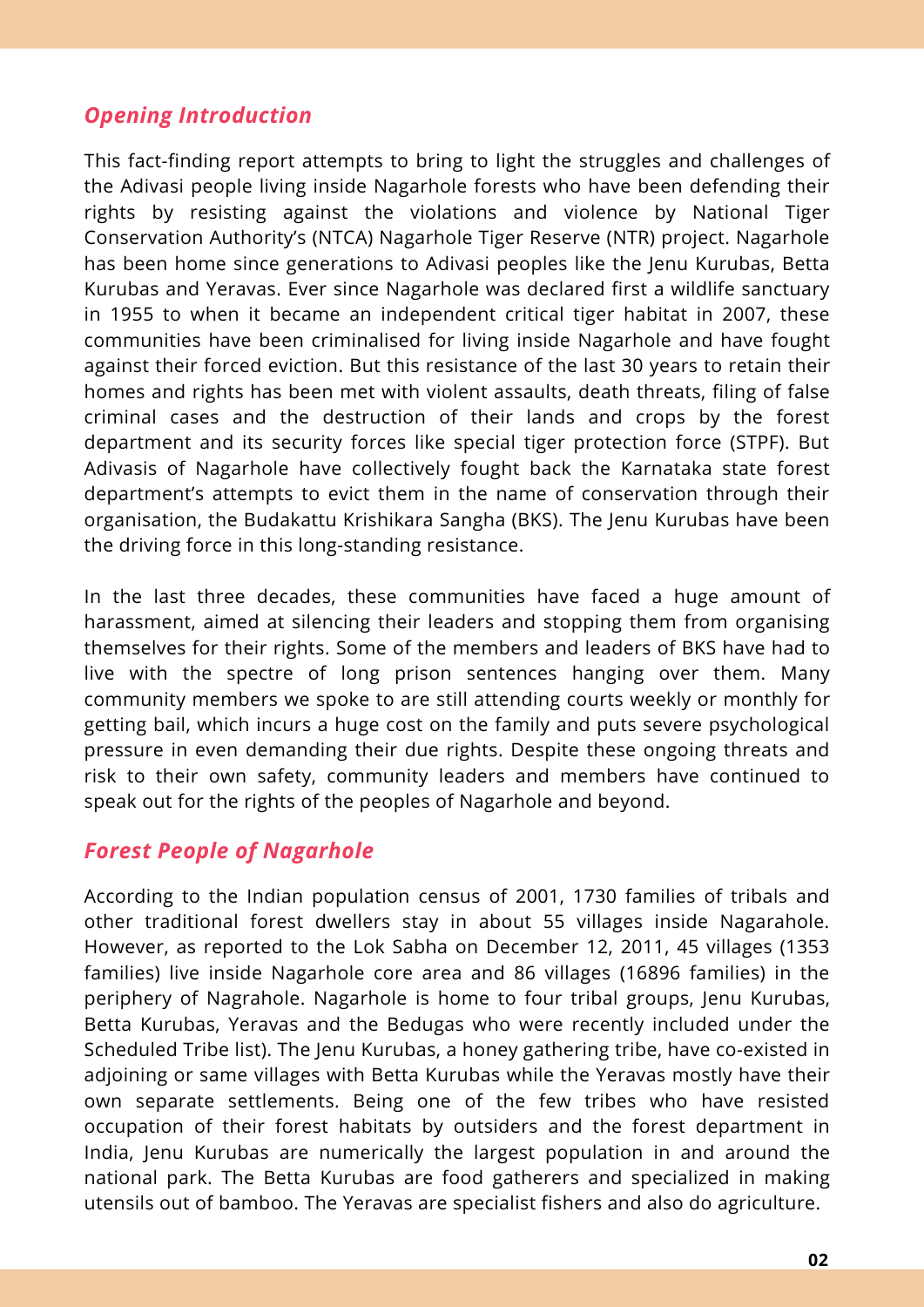The Soligas, living in adjoining regions outside Nagarhole but dependent partly on Nagarhole forests, apart from also being a tribe of hunter and food gatherers, also traditionally do a form of shifting agriculture in upland forest areas and herd goats.

The Jenu Kurubas are known to collect and conserve over 33 varieties of produces from the forest as collection of minor forest produce is a major source of food and livelihood of the Adivasis. They do not depend much on cultivation. They used to practice a system of agriculture called *'kittane bittane'* where crops are cultivated between the trees until the 1970s. But harassment by the forest department with attacks on their crops by elephants, wild boars and birds, forced them to give up this form of cultivation. Apart from this basic sustenance need, the forest peoples of Nagarhole also see the forest as a source of their cultural, spiritual and social identity. Some among the Adivasis are also excellent mahouts who can train elephants for multiple purposes. Historically the forest peoples of Nagarhole enjoyed a huge freedom inside Nagarhole as their relationship with the king of Mysore was cordial and the feudal rulers did not interfere or harass the Adivasis or try and evict them. But their troubles began with the creation and advent of the forest department.



With the forest department evicting them from inside Nagarhole to villages very far from any forest areas, the Adivasis fell prey to the practice of bonded labour in order to survive. Estate owners and landlords not only forcefully bonded them, but took away their ration cards, voter IDs and other important documents on the pretext of keeping them safe. However, the ration is

collected by the landlords who then portion this out to the labourers as free food supply. Wages are low and not given in a timely manner or not paid at all as they are adjusted against loans taken.

#### *Nagarhole Tiger Reserve*

Nagarhole Tiger Reserve has a long history since 1955, before it attained the present-day status of tiger reserve under the Wild Life (Protection) Act, 1972. In 1955, around 285 sqkm of forest under then Coorg state was declared as Wildlife Sanctuary. The government upgraded the sanctuary into a national park by extending its coverage over an area of 571.55 sqkm in 1983.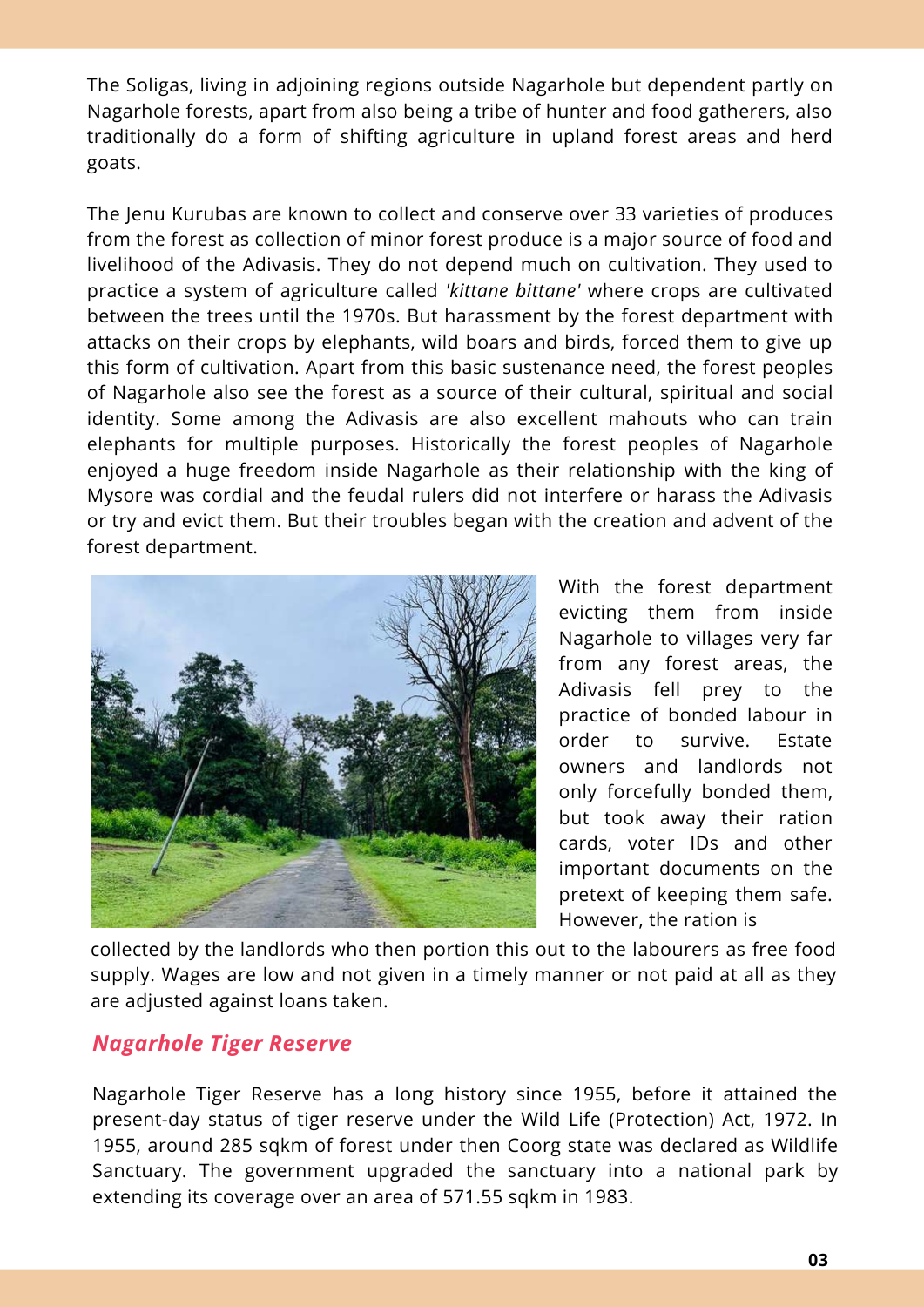In 1986, Nagarhole national park along with Bandipur tiger reserve was included as a part of the 'Nilgiri Biosphere Reserve'. Nagarhole national park was also included under 'Project Elephant' in 2000 and it was constituted as part of the 'Mysore Elephant Reserve'. In 2003, an area of 71.84 sqkm was added to make it as 643.392 sqkm area national park.



In 2003, Nagarhole national park became a tiger reserve by including Nagarhole under 'Project Tiger', making it an extension of the Bandipur Tiger Reserve. Later in 2007, Nagarhole was declared an independent tiger reserve by notifying around 643.392 sqkm area as core/critical tiger habitat. Finally, in 2012, the government of Karnataka notified an area of 204.589 sqkm as buffer zone (notified forests) of Nagarhole tiger reserve expanding the total area of the reserve to its present 847.981 sqkm.

#### *History of People's Resistances*

The Adivasis of Nagarhole and their struggles against the forest department came to light when in 1985, the Jenu Kuruba, Betta Kuruba and Yerava Adivasis, under BKS leadership, stopped the Taj Hotel Group from building a so-called eco-tourism resort in the core area of the National Tiger Reserve (NTR). JK Thimma (52 years), one of the leaders of the Jenu Kuruba community, argued that their eviction from the forest was irreconcilable with allowing the Taj Group and hordes of tourists into the forest and started a peaceful protest, blocking the hotel development. This led to multiple Adivasis, including Thimma, being arrested and slapped with cases.

Thimma, along with others, filed a Public Interest Litigation against the Ministry of Environment and Forests, the Forest Department and Taj Group. He explained, "In February 1997, we won a significant battle when the Karnataka High Court struck down an agreement between the Taj Group of Hotels and the Karnataka Government for setting up a three-star resort in the middle of the sanctuary under the garb of eco-tourism." This ruling, when challenged by the Taj Group, was then backed by India's Supreme Court. This was a huge victory for the Nagarhole peoples. The abandoned structure of the Taj hotel remains in the forest as a testament to the tenacity and bravery with which the Adivasi communities in Nagarhole fought to protect their ways of life and the forest they worship.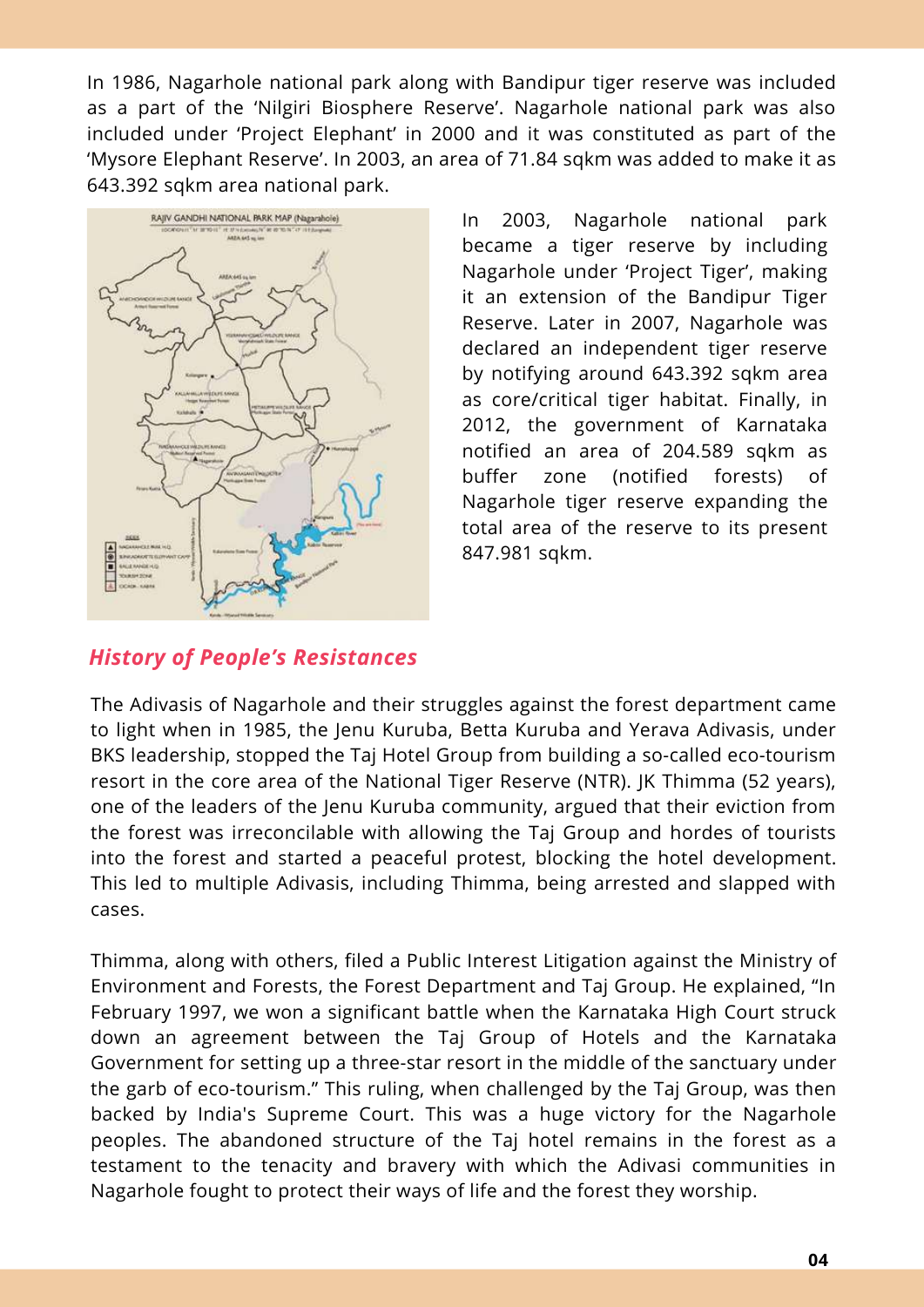Since this victory, the Adivasis have continued to struggle against evictions from Nagarhole and for recognition of their forest rights. This has resulted in numerous false cases being filed against them at various instances.

In 2013 forest officials filed a legal case against JK Thimma for building a thatched house in his village. It took five years to come to court. In 2018 the judge threw out the case, recognizing his right to build a house in the forest; acquitting him of violations of wildlife laws and acknowledging that it was likely that the charges against him were false and in retaliation for his resistance to evictions.

In March 2021, the Jenu Kurubas along with other forest communities, held a massive protest, where hundreds of Jenu Kurubas and other members in support gathered at the edge of the Nagarhole national park to demand that the authorities stop trying to evict them, and recognize their community forest rights to live in, manage and protect the forest.

They also went further than this, challenging the very existence of the national park and tiger reserve. They made it clear that there had never been a Gram Sabha resolution agreeing to the activities of the NTCA or forest department and therefore demanded, that the tiger reserve should be closed and denotified. Thimma explained, "We want the tiger reserve to close and for the forest to be handed back to us. We can take care of the tigers and the forest better."

The planning of the protest was a testament to the communities' connection, their pride, identity and above all their sacred and spiritual connection with the lands and their scared deities which are part of those lands including the tiger. The Jenu Kuruba believe the tiger to be a sacred being and ancestor. Unitedly many different communities, including those who had been evicted and those still living in the forest, organised the protest on a rotation basis, with different villages taking part on different days, which enabled the protest to sustain for weeks.

Once again, the leaders of the protests were harassed by the forest department and had more false cases filed against them. They were accused of 'assaulting and using criminal force' against forest officials. "They have filed cases against us to silence us and put us in jail so that no other voices speak out from the villages. It is to create fear amongst the tribal people in the forests", added JA Shivu (26 years), a Jenu Kuruba community leader.

Since 2010 several Jenu Kuruba families who were illegally evicted from their forest villages have made several attempts to go back to Nagarhole but have been mercilessly beaten and harassed whenever they attempted such a comeback. The evicted communities have been demanding through several protests in front of the forest department offices and NTR entrance gates their right to go back into Nagarhole, end all evictions and hand back the management of the tiger reserve to the Jenu Kurubas.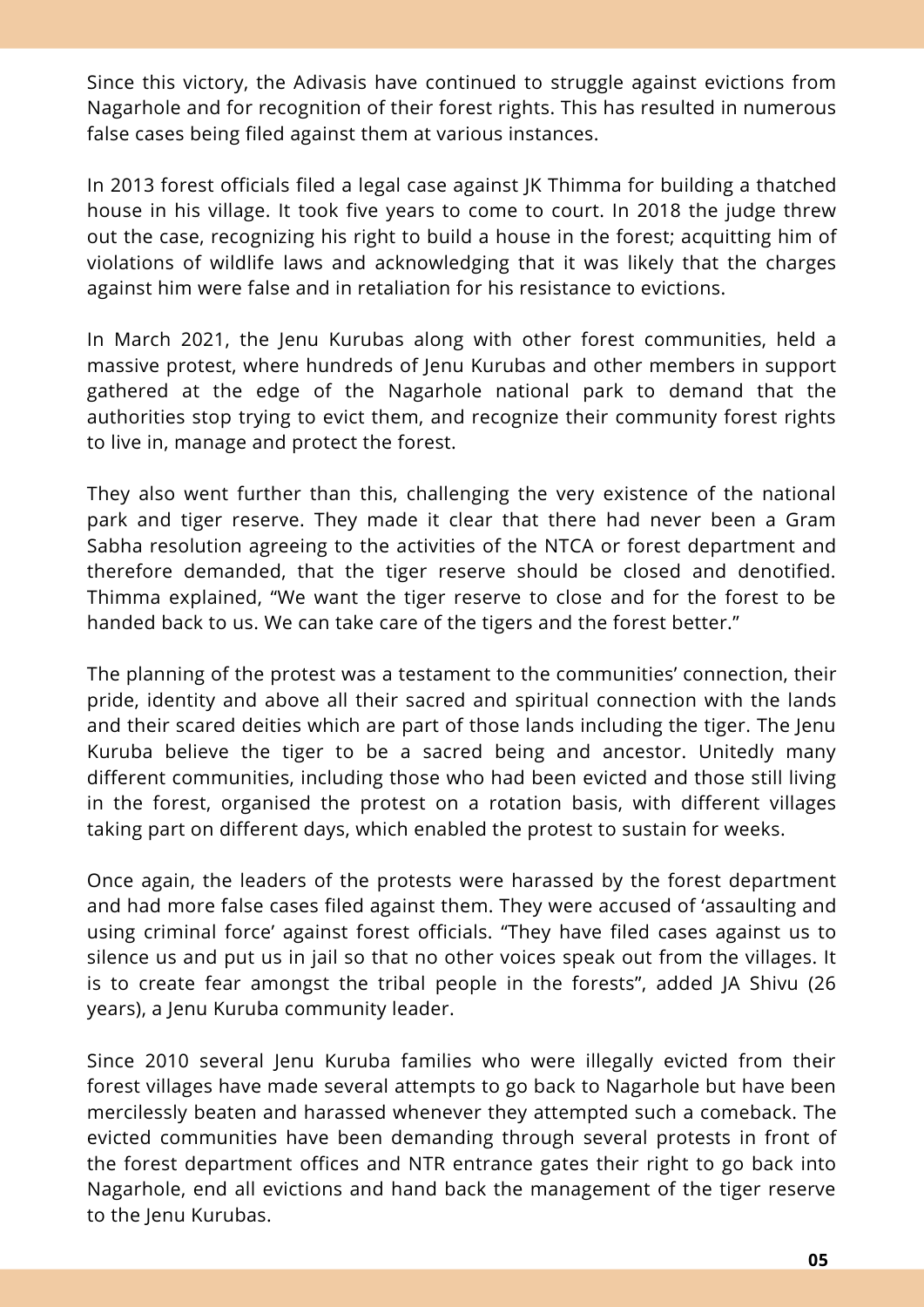#### *Of Evictions and Relocations*

This fact finding was necessitated with two major sit-in protests by Jenu Kurubas of Nagarhole reiterating the above demands in January and May 2022. Most of the families that the find finding team met in the resettlement colonies were determined to retun to their original villages inside Nagarhole forests. Basava Raju, a Jenu Kuruba elder from Machhurukerehaadi inside Nagarhole, whose entire village of 28 families were forcibly evicted in January 2014 to resettle some 100 kms away in Hebbala resettlement centre, said, "these are not resettlement camps, these are camps to kill us, kill our roots in the forest, kill our culture and kill our scared deities." JK Thimma, who is also a Jenu Kuruba tammadi or shaman, and lives in Gaddehaadi, a village sitting steadfast inside Nagarhole, says, "We ask the forest department, since we worship tigers, snakes, peacocks and spirits in the forest, who do you think will take care of the forest better? Us, who worship the animals, or you, who see the animals as wild and are frightened of them?"

The fact-finding team visited Jenu Kuruba peoples holding a protest at Adugundi entrance gate to Nagarhole, two resettlement centres in Shethalli and Hebbala, two villages inside Nagarahole, Gaddehaadi and Balekova. The team also attempted to visit Bogepura and Machhurukerehaadi, two original villages inside Nagarhole but were refused entry by the forest department. We visited these variety of locations in order to understand the entirety of the difficulties and trauma faced by the Jenu Kurubas - both those who have been evicted and those who continue to resist evictions.

#### *[A] Adugundi sit-in protest*



About 50 Jenu Kuruba women and men, along with their children, have been sitting on an indefinite protest right in front of Adugundi Nagarhole gate since 9th May 2022. Jenu Kurubas from resettlement centres like Mastigudi, Hebbala, Shethalli and Nagapura have also joined this protest. Ganguamma from Mastigudi (50 years), whose original village is Adugundi, shared that they

were evicted from their village in 2018. Within a year they lost all the money they had got from the rehabilitation package and began working as daily wage labourers in nearby farms and coffee estates. But life was getting harder with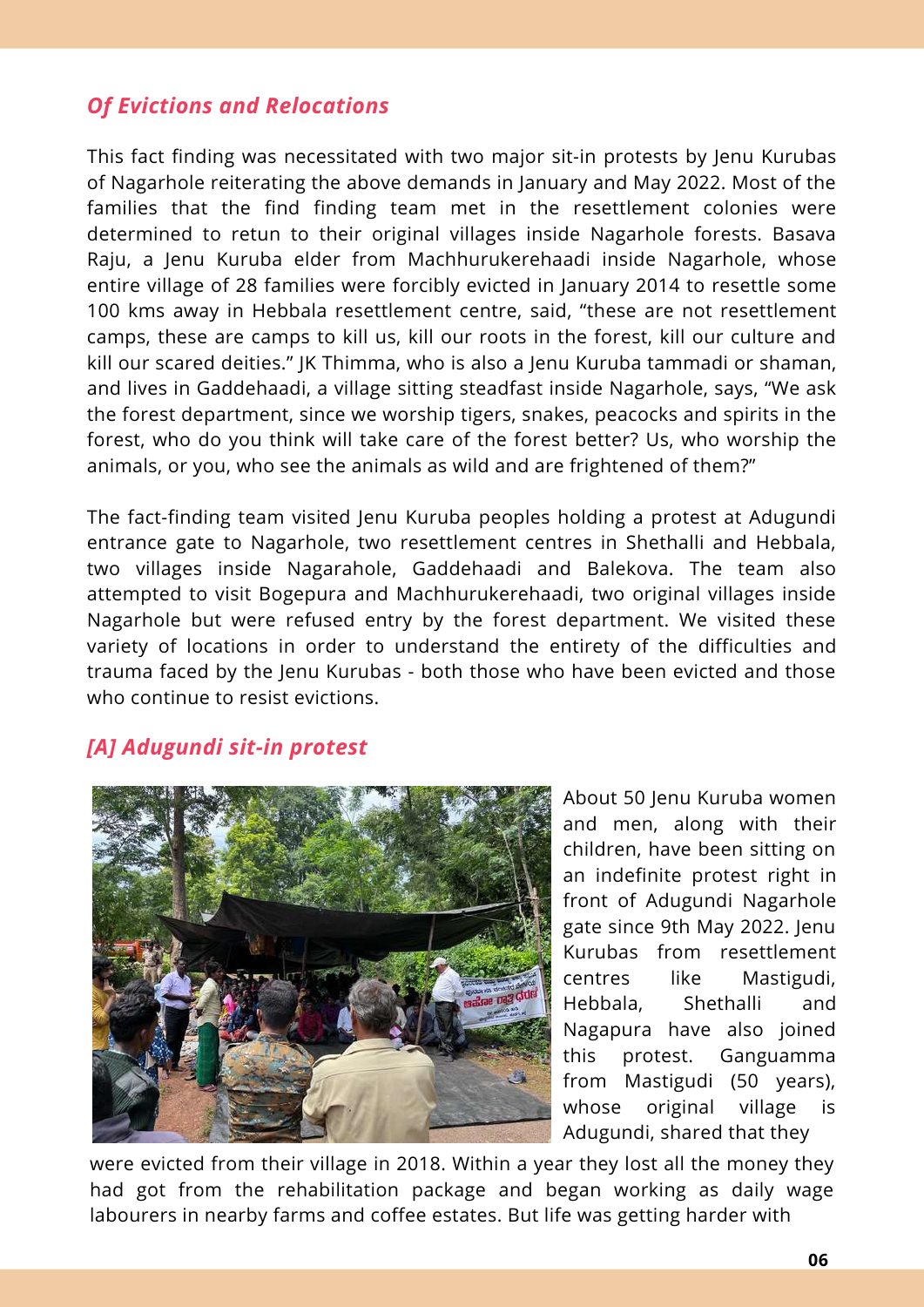diseases and hunger becoming a permanent reality in their lives. So, they decided that they would return to their original village as they would soon perish if they continued to live in the resettlement centres. They informed many of their Jenu Kuruba people living in other resettlement centres and with their support and solidarity they came to Adugundi. But they were stopped at the entrance gate by the forest officials and STPF so they decided to camp at the gate till they are allowed to go back. She says, "This is our only demand. Let us go back. We do not need anything from you. We all can live on our own inside the forest as we have been doing for generations. Tigers and elephants do not attack us as they are our own family. We were happier and healthier and enjoyed well-being inside Nagarhole."

JD Jeyappa (45 years), a Jenu Kuruba community leader from Rani Gatehaadi, shares with anger, "The forest department has been lying to the people and the government consistently. They have never taken the consent of the Gram Sabhas of any of the villages they have forcefully evicted. All our people have been coerced and threatened to sign the declarations that they are flashing to the world as letters of consent. Most of those who were evicted were pushed into buses and vans at night, some even while they were having dinner, and brought to the resettlement centres. These consent papers that the forest department is showing tells you that Jenu Kurubas are giving up their rights to live inside Nagarhole because they are troubled by the destruction of their houses and crops by wild animals and hence want to move out. This is a lie. We have grown up inside the forests and shared the forests with wild animals so neither are we afraid of them nor do they destroy our crops. It is these forest department people we are afraid of and it is they who destroy our crops."

Jenu Kurubas sitting at the protest site shared with the fact-finding team that in none of their original villages have any district officials like revenue department or integrated tribal development agency authorities, forest department staff or members of conservation organisations like LIFT (Living Inspiration for Tribals) and Wildlife Conservation Society (WCS), who advocate for creating critical tiger habitats, made any efforts at creating awareness or sharing information about the rights of forest peoples under the Forest Rights Act (FRA) 2006. The authorities have been blatantly violating the FRA and other laws that protect forest dwellers. They have neither enabled formation of Forest Rights Committees (FRCs) nor conducted the mandatory Gram Sabhas to take consent of people before making any attempts to evict and resettle them. The forest department and others have simply told the Jenu Kurubas that they cannot live inside the forests as Nagarhole has been declared a critical tiger habitat under the law (the people say they were never told under which law this was happening!) and forcefully evicted them in the name of tiger conservation.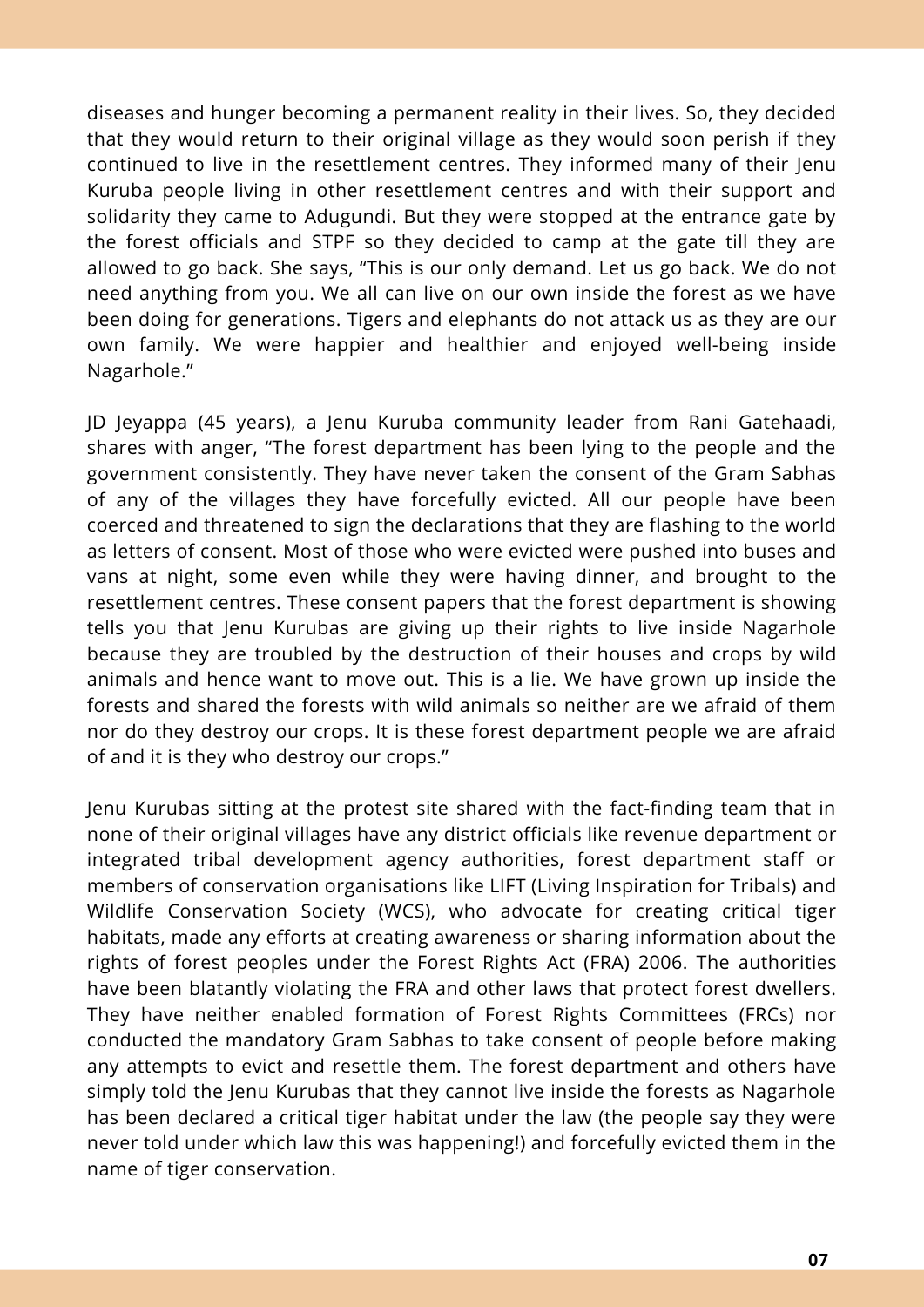#### *[B] Shethalli Resettlement Centre*

This resettlement centre has about 130 families though 150 houses have been built in the centre. Below is a list of the villages the families originated from :

- Murkal 42 families
- Maladahaadi 7 families
- Madenuru 9 families
- Kollehaadi 8 families
- Bogepura 44 families
- Kodengehaadi 15 families
- Nagarhole (Gaddehaadi) 5 families

Out of 44 families from Bogepura who were evicted and resettled at Shethalli, 42 families have got compensation and two families have not been given any kind of rehabilitation support, not even houses. They were promised a compensation of INR 10 lakhs (approximately US\$ 13,000) each but they said they were cheated out of almost everything. Once the families were resettled in Shethalli, they were told that INR 3 lakhs (approximately US\$4000) was deposited (as fixed deposits) in the name of one member of each family and the remaining INR 7 lakhs (approximately US\$9,000) they said was utilized to build their houses in the resettled colonies, roads and the 3 acres of farm land provided to them. So basically, they got only INR 3 lakh as fixed deposits. Even the fixed deposits can only be withdrawn after five years and they are now living off the interest accrued from these fixed deposits which comes to about INR 2233 per month (less than one dollar a day).

Most of the families were also promised cattle or cattle loans upon resettlement. All the youth above 18 years of age were promised separate package of INR 10 lakhs. But none of the youth got this and had even written letters to the Regional Forest Officer (RFO) and Divisional Forest Officer (DFO) in 2016 regarding the separate package for youths but got no response. Some 14 families wanted to access loan for purchasing cattle and this loan was granted to them against their fixed deposit of INR 3 lakhs. Chowdamma (38 years), a Jenu Kuruba woman from the centre told us that she realized that by doing this the authorities were consciously pushing the Jenu Kurubas into debt as repaying the cattle loan might be difficult. Even after five years most of them have not been able to withdraw any amount from their fixed deposits. The rest who did not avail cattle loans have also not been able to withdraw their money and it is still lying in the Karnataka Gramina Bank.

Most of the Jenu Kurubas have not got the 3 acres land they were promised. Those who got some land say that the area is between 2 and 2.5 acres. Most of these lands are uncultivable and full of rocks and stones. One of the families showed us the land allotted to them which was by the sides of a river that flows nearby. How is agriculture possible there since it is prone to flooding? The land pattas or tile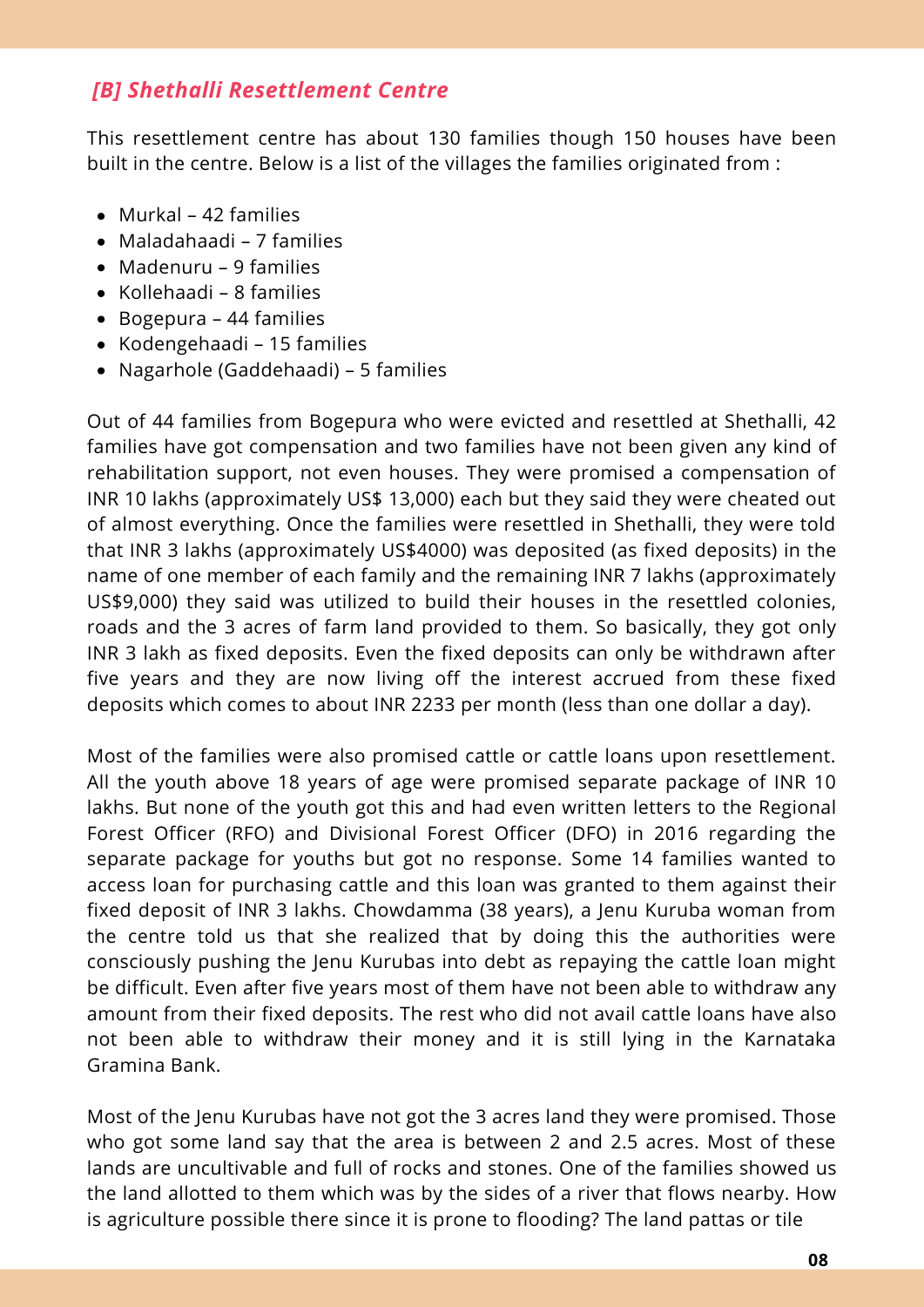deeds given to them has written on it – 'the land will return to the government after the person holding the title deed to the land dies.' Chowdamma exclaims, "How can this be? How can they do this? What will our children do after we die? How will they survive?"

Masti, a Jenu Kuruba (52 years) living in the centre, explains, "During these years from 2010, since the time we came to Shethalli, many people from our village have died, nearly 8-10 were between 28 to 45 years old. Some people had paralytic attacks and died due to depression, trauma, alcoholism and such diseases we had never known before. Our gods are angry with us. We did not listen to them. We did not fight and stay in our ancestral villages. They would have never wanted us to leave our lands."

He adds, "In 2021, some five to six months ago, we have protested at the community center they built saying we want to return to our village, since you (forest department) have not given us what you promised. We told the authorities that many people in the village have died and we did not see it as a good sign and even now many of the men and women here are afflicted with several diseases. But the forest department did not respond. We even submitted letters to them but got no response."

So on 11th December 2021 the Jenu Kurubas of Bogepura decided to go back to where they had come from. Before leaving they even wrote letters to the forest department informing them of their decision to return and that they would be conducting rituals and ceremonies there to appease their angry gods and ancestors. Twenty families decided to go back to Bogepura.

Chelva (35 years) and Kumara (25 years), two Jenu Kuruba youths of the centre tell us, "When we went there (Bogepura) we saw that our houses were not there! So we conducted all our rituals and ceremonies and began rebuilding our homes. Our gods wanted us to stay there but the forest officials forcefully pushed us out again. After conducting the ceremonies, we started staying there itself in the shade of big trees. Since we had taken some utensils with us, we also started cooking there. We managed to collect our children's school leaving certificate and transfer certificate from the school inside the forest. We then started staging protests there, saying we won't return to Shethalli colony. We were feeling so peaceful and happy there. We just did not want to leave. We decided we will sit here, protest and start living again. Come what may, we decided would not leave again or abandon our gods and ancestors.

Each day the forest department officials used to come to try to convince us to get back to Shethalli. But we did not heed to them like they did not heed to us earlier. We told them, we have our voter list here, so we will stay here. Our voter ids have address of our village, not of Shethalli, so we belong here. But after about a month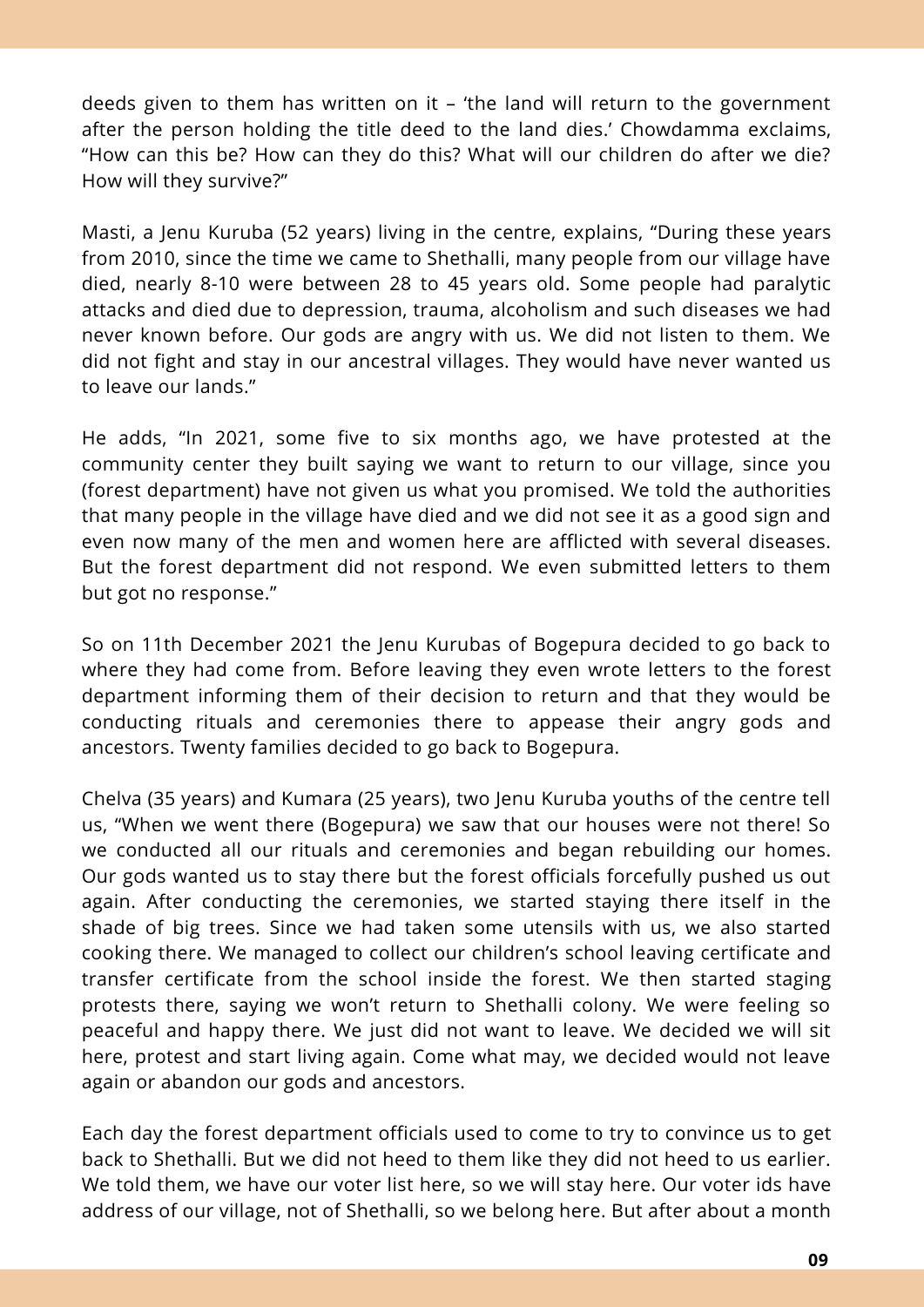some officers from the panchayat department, revenue department along with forest officials came and asked us to leave. We told them that we are not ready to leave our lands and forest again. We told them this is our ancestral land, our gods reside here, we cannot leave this. We will die here by committing suicide, but we will not go back.

On 18th January 2022, many forest department officers and STPF personnel came early in the morning at around 4:30 am. They kicked us, broke all our water pots, cooking utensils and forcefully started pushing us towards a bus parked nearby. We tried resisting and talking to them but they did not listen. They forcefully started searching our bags and boxes and tore up all our documents like voter ID cards, documents that had Bogepura as our address, letters, petitions, etc, they tore them into pieces. They even did not spare our children's school certificates. They even tore the voter list which we had brought with us to show them that we belonged to this village. They even stole money from our bags.



They pushed us like dead bodies into the buses. They did not just see the difference between women, old people and children. They hit us and pushed us forcefully dragging us into the bus. Some women tried to jump out of the moving bus, but they hit them and pulled them back inside. We kept shouting that we did not want to return to the colony. People and children were crying throughout the bus ride.

They took us early in the morning, through the jungle route and not from the main highway. They did this early in the morning, so that no other villagers get to know what was happening.

After taking us back to the colony, they locked all of us in the community center in Shethalli for nearly a day and half without food and water. It felt like they were punishing us. The forest staff and few other people who were guarding us there were laughing and making fun of us all the time. They kept lying to us that they will make us meet the district collector. But no officials turned up. We were left the next day morning with warnings of severe consequences if we tried to go back again."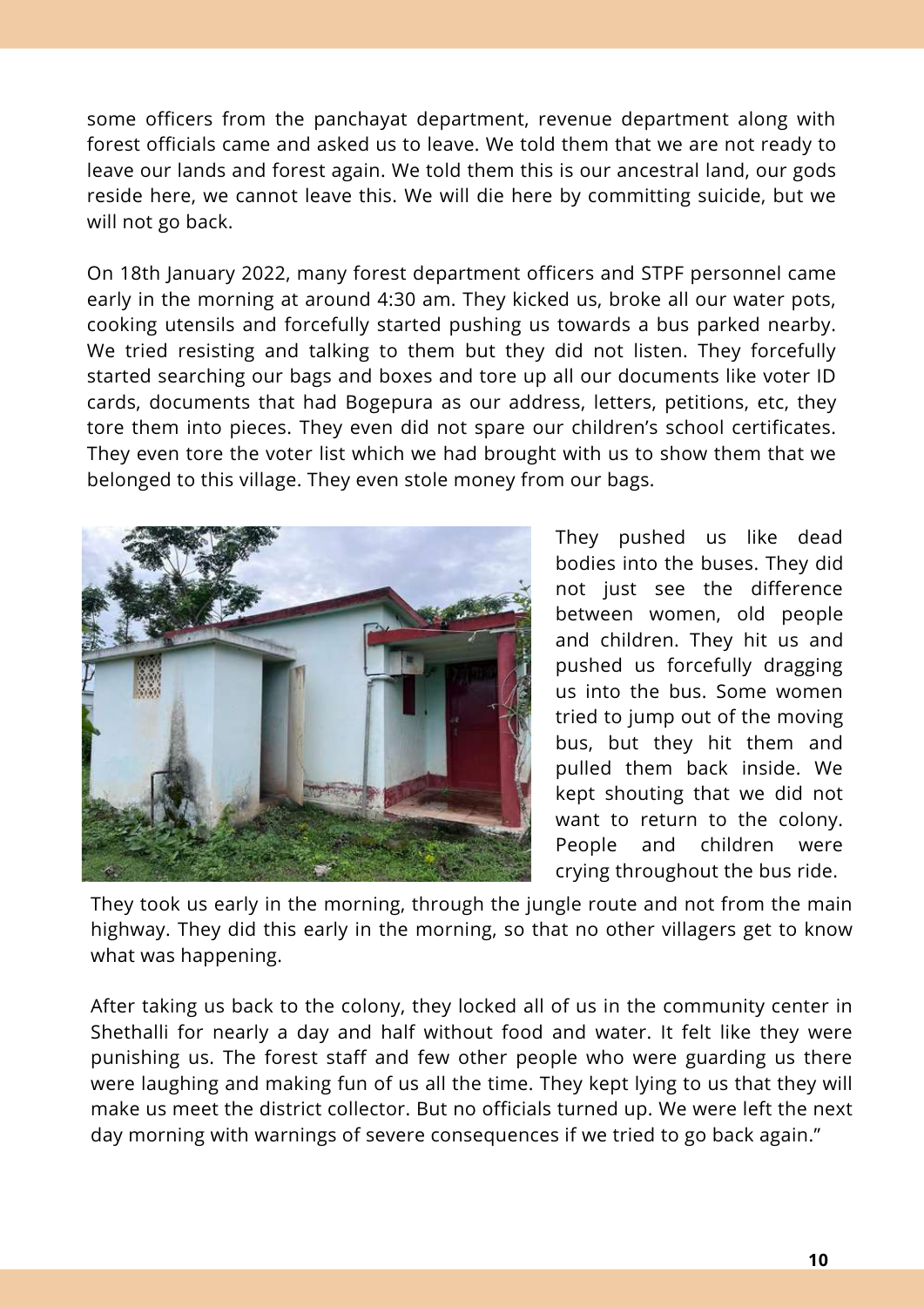#### *[C] Hebbala Resettlement Centre*

This resettlement centre has about 130 families who have come here from 7 villages. Below is a list of the villages the families originated from :

- Machhurukerehaadi 28 families
- Machhuruhaadi 22 families
- Kolengerehaadi 8 families
- Gonigadde 32 families
- Nagarhole 22 families
- Sainehadlu 11 families
- Jangalhaadi 7 families

Basava Raju (60 years) of Machhurukerehaadi, one of the few remaining Jenu Kuruba elders, relates a story of betrayals and trauma that his people faced post the evictions of January 2014. In 2011-2012 NTCA authorities, forest department officials and staff from LIFT, an NGO formed by ex-forest ranger Chinappa soon after the compensation for people displaced due to the formation of the tiger reserve was announced, came to our village and began to convince us to leave the forest and relocate to a resettlement centre. We kept saying we will not leave Nagarhole. But soon, by 2013 they began to threaten us and warned of dire consequences if we did not leave. Out of fear initially 20 families agreed to take the compensation of INR 10 lakhs and move to Hebbala. They were even taken by LIFT embers to see Hebbala and were also shown a vast patch of rocky lands which they said would be given to them for farming after fertilising the soil and providing borewell water facilities within one year. Another 20 families refused to take any compensation or move out of Nagarhole. So initially, 20 families came to Hebbala but were literally dumped here and left to fend for themselves. Those of us who stayed back continued to face threats and warmings."

Sitei (50 years), goes on to tell that, two months after they came to Hebbala, few staff from LIFT told them that they will have to pay INR 48,000 (approximately US\$600) for clearing and levelling the 3 acres of farm land they will be given. The families paid INR 48,000 each to LIFT and some forest department officials but soon they realised that the latter had taken away their money and they had to now clear the land themselves. They were shocked with this betrayal but soon got together and cleaned the lands for farming. However not knowing how to grow vegetables in such rocky and infertile lands outside the forests, they could not manage much agriculture. After this LIFT members told them that they would regenerate their soils and dig borewells on their lands and got them to sign land lease agreements with local non-Adivasi farmers at an annual lease of INR 1,60,000 (approximately US\$2000). Sitei and others at Hebbala allege that the LIFT members took away this money after giving each Jenu Kuruba family INR 5000 (approximately US\$65)saying that they would use the remaining amount to dig borewells on their farm lands.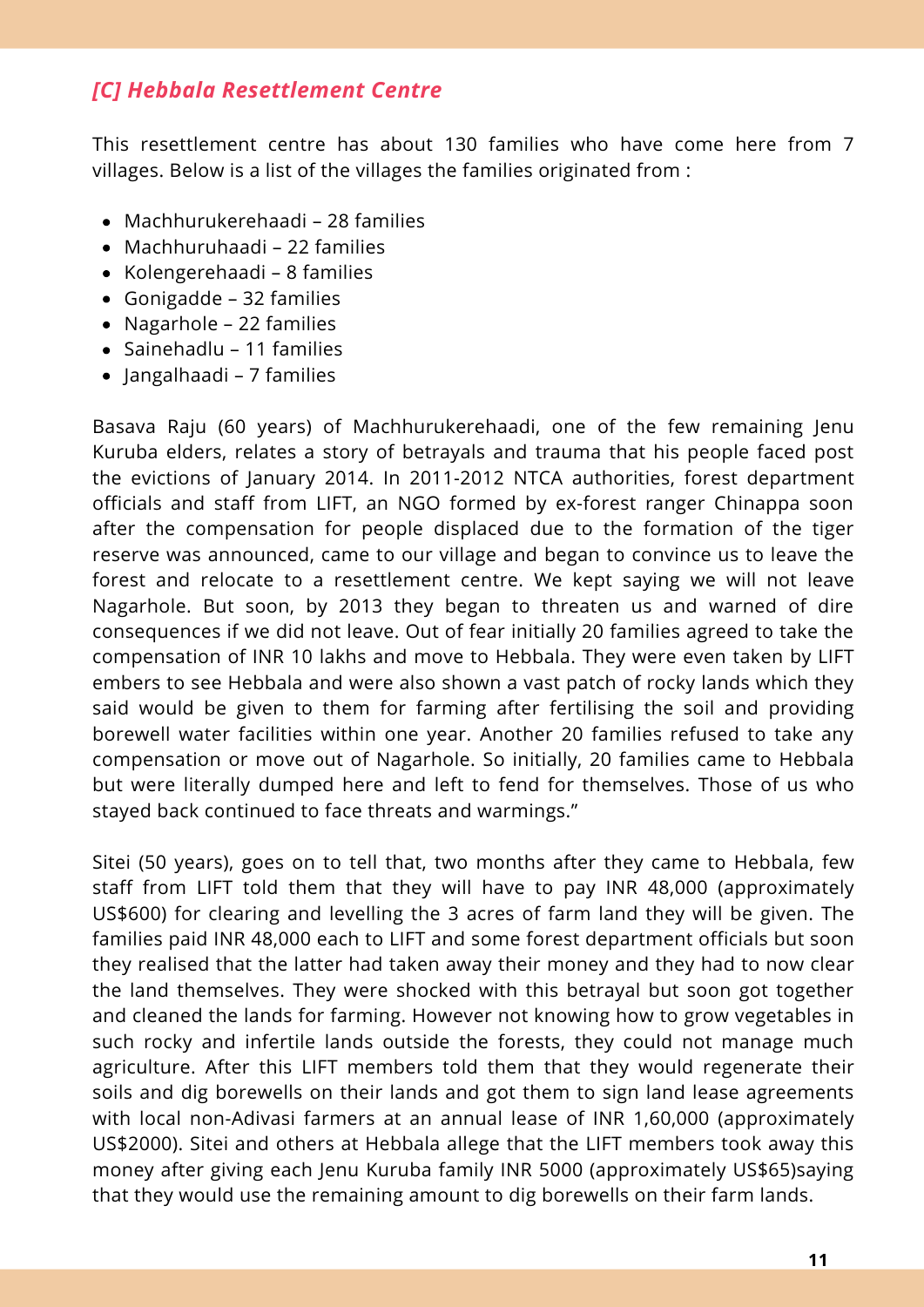Kamalamma (45 years), a Jenu Kuruba from Hebbala, said, "the LIFT fellows dug borewells on our lands but the non-Adivasi cultivated ginger using the water from these borewells for one year and put a lot of chemicals and poison on our lands during that time. When they gave us the land after one year, it was in a bad shape. And they did not even pay the electricity bills of the borewells they ran for that one year. We are still paying the electricity bills of these now defunct borewells. I do not know how they call this rehabilitation and regeneration of sustainable livelihoods when most of the borewells are either defunct or the water levels have fallen so low that no water comes out from these borewells. How will water come from these borewells when there is no water beneath the earth? These people dug 42 borewells within an area of 126 acres so how will there be any water? So we are now leasing out our lands to those non-Adivasi farmers who are growing corn, millets, ginger and tobacco on our lands. We are working on our own lands as daily wage farm labourers. Some of us are going to nearby coffee estates as wage labourers. The estate owners pay men INR 300 per day (approximately US\$4) to men and INR 250 (approximately US\$3) to women. They send a vehicle at 8 am to pick us up and drop us back home at 6 pm after the day's work."

Raju (22 years), a Jenu Kuruba youth from this centre, who also works as a labourer on an estate, adds that, "sometimes we go for halting in these estates (season migration for a few weeks). When I have to do this, it breaks me and brings tears to my eyes because we are having to suffer this life of grief and drudgery as against a life of plenty and happiness when we were inside Nagarhole. I dread to think of what will happen to my generation and our future generations. I feel we have deeply lost our way." He adds that his trauma comes from the fact that in the first five years of coming to Hebbala about 18 Jenu Kurubas died and most of them are now spending almost INR 3000 (US\$40) a month on medical expenses and there is growing alcoholism among the youth and men in Hebbala.

Many Jenu Kuruba women we spoke to at Hebbala shared that when they resisted being evicted and asserted that they would not leave the forests, the forest department officials like forest ranger Satheesh, threatened that they would leave wild elephants and tigers in villages. The forest department officials even brought tractors and destroyed their standing ginger crops, a main source of their earning. They also destroyed all the lands which they were cultivating and stopped access to water sources. The women also alleged that before 2008, when the compensation for being displaced was INR 1 lakh per family (US\$1200), LIFT members had got a commission of INR 10000 (US\$128) for every family they 'resettled'. This was deducted from the compensation amount paid to the family. The women say that today LIFT gets even more commission as the package amount has increased.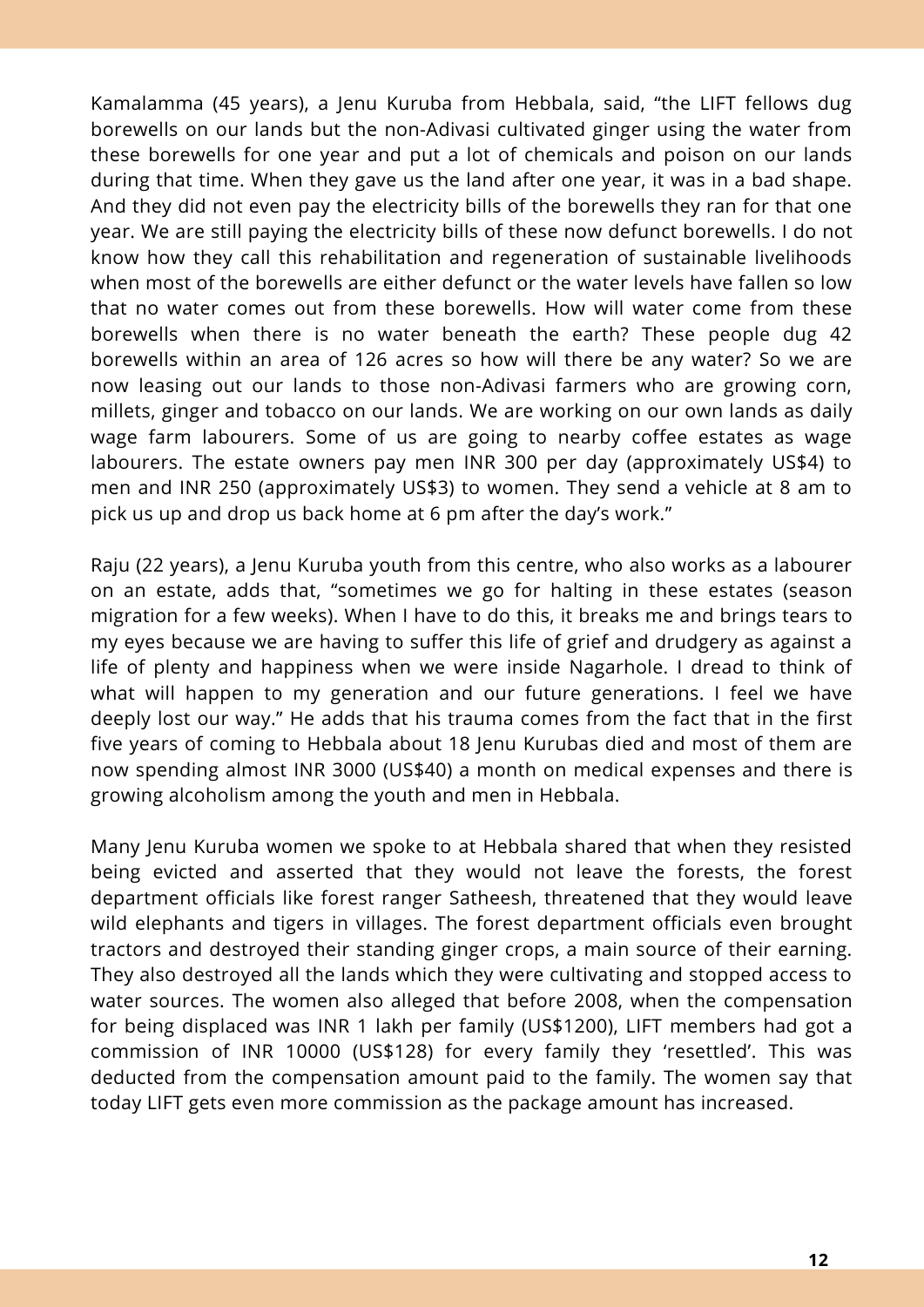#### *[D] Bogepura and Machhurukerehaadi*

The Jenu Kuruba people of Bogepura and Machhurukerehaadi (some ten families) had to conduct a ritual inside Nargarhole forest at their sacred site which is close their ancestral village. The Kuruba's have long worshipped their sacred deity "Doddamma thai' and 'Kureche wodeya' inside the forests. After getting forcefully relocated, and because of the deaths, grief and hardships they have been facing at the resettlement centres, the elders of the community advised them to offer prayers to their ancestors and sacred deities in order to heal the trauma and overcome the difficulties.

On 19th May, 2022, around ten families from Hebbala and Shetthalli centres decided to offer their prayer and conduct rituals to their sacred deities inside the Nagarhole forests. Around fifteen people travelled about 100 kms in the afternoon to offer their prayers inside the forests which comes under DB Kuppe range of Nagarhole. The Jenu Kurubas were stopped at the DB Kuppe check gate by the forest department guards and officials.



The forest officials did not allow the Jenu Kurubas to enter the forests demanding they take permissions from the forest range officer to enter or conduct any sacred ritual inside the forests. The Jenu Kuruba people called the range officer several times but he did not answer their calls and so they tried through several means to convince the guards at DB Kuppe explaining how it was really important for their community to visit their sacred spaces inside the forests in order to seek their advice regarding problems they were facing. But the forest officials stopped them at the check gate unconstitutionally and violating the rights of Adivasi peoples. One of the elders who had accompanied them told the forest officials, "We have been offering prayers to our gods since centuries, even before the forest department was here, how can you not allow us to enter our own forests, our own lands? We are not demanding to offer prayers inside your homes, to your gods. We are wanting to enter our homes to offer prayers to our gods?"

As the argument started heating up between the Jenu Kurubas and forest officials, a few other people from nearby villages (outside the check post area) and a few more forest officials joined. JA Shivu asked the forest officials, "It's a violation of our right to religious practice, you cannot do this to us." The Forest official in charge of the gate replied arrogantly, "Don't speak all this to us, you all have to get permission to go. That's it. Leave now."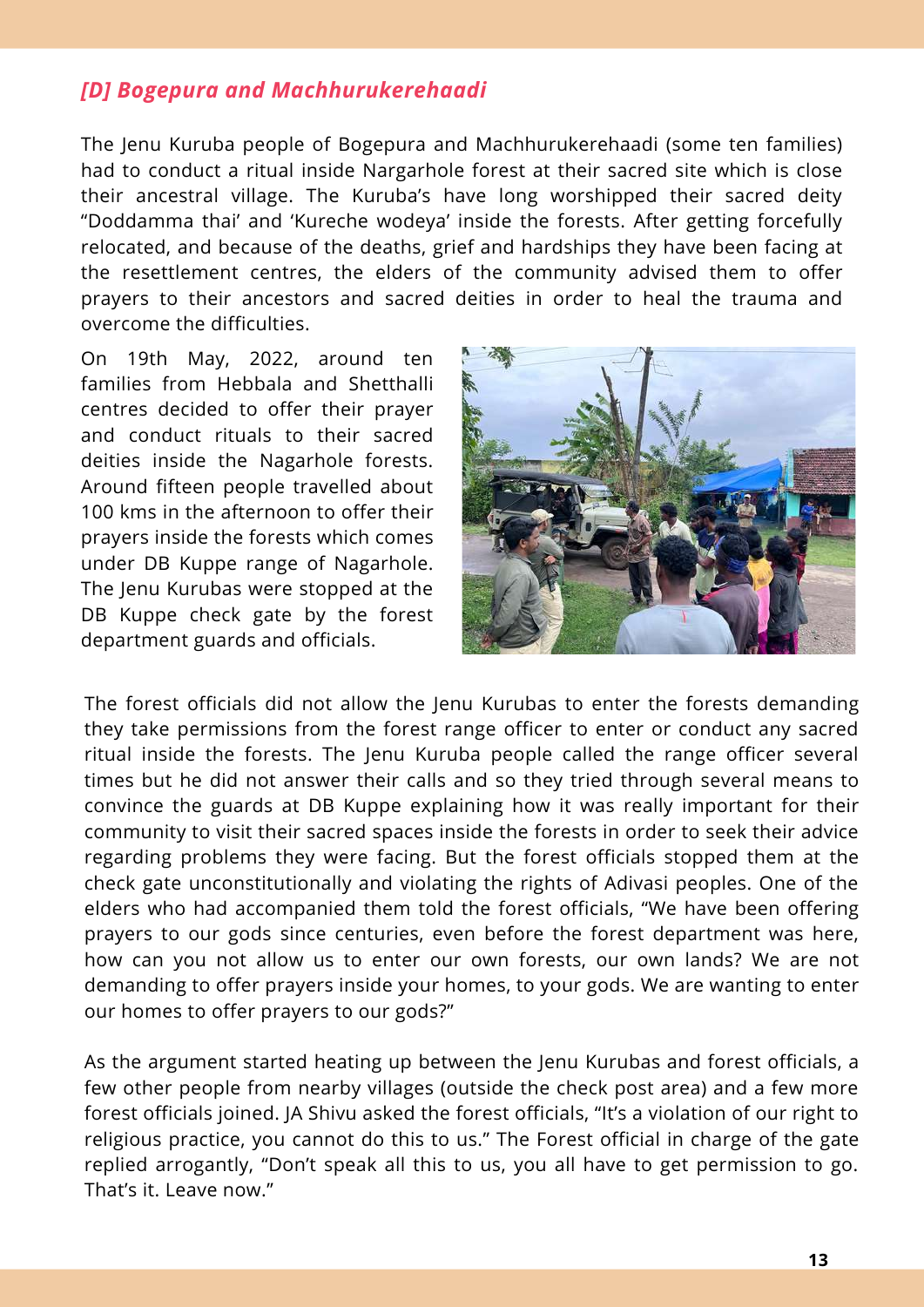Choudamma, with tears in her eyes, walking back from the gate said to the forest officials, "You all promised us you would not deny our entry into the forests, to worship our deities. Today our ancestors, Gods, our trees and animals have been left alone. You have forcefully separated them from us. We can't live without them. You – the forest department – have forcefully separated our families. We are struggling to get back and offer our prayers and meet our kins. You are killing us slowly."

#### *A Conclusion That Cannot End*

The Jenu Kurubas and other forest peoples have been persistent in the fight for their rights and against the anti-Adivasi model of 'fortress conservation' that destroys not only their lives but also the forest that is meant to protect life on earth. Unfortunately, their struggle is hardly known and their voices are often drowned by the dominant anti-people conservation narratives in Karnataka and elsewhere.

The Adivasi communities have fought bravely for decades, and without this strong and active resistance inside Nagarhole forest, the Nagarhole Tiger Reserve would most likely be empty of people, lacking in biodiversity and only a playground for rich tourists to gaze at wild animals in big safari vehicles. The Adivasi communities of Nagarhole say they have lived for years and centuries along with the forest animals whom they consider sacred beings and have co-existed and grown with them in the same forests which they are now being uprooted from.

This short report is an add up, amongst many, to the resistances against colonial conservation model and efforts to challenge the eviction of Adivasis across India at the hands of the forest department and conservation organisations. Dismantling and denotifying the tiger reserve and all similar projects would not only benefit thousands of Jenu Kuruba, but also millions of other Adivasis across India. It is vital that the voices of Adivasi people in Nagarhole are heard across media, academic and policy circles so that their demands are met and also the challenge to anti-people fortress conservation model is strengthened. The fact-finding team realises that a huge violation of rights and violence on Adivasi forest dwellers of Nagarhole is happening which needs urgent national attention and action.

- The most important action required is around recognition of the community rights over forests and habitat rights of Jenu Kuruba, Betta Kuruba and Yerava communities.
- This requires first a complete halt to any further attempts at evicting forest people from inside Nagarhole and getting agencies like Integrated Tribal Development Project (ITDP) enable formation of FRCs, filing of community forest rights and habitat rights claims under FRA and provide all support to Gram Sabhas in ensuring recognition of these rights.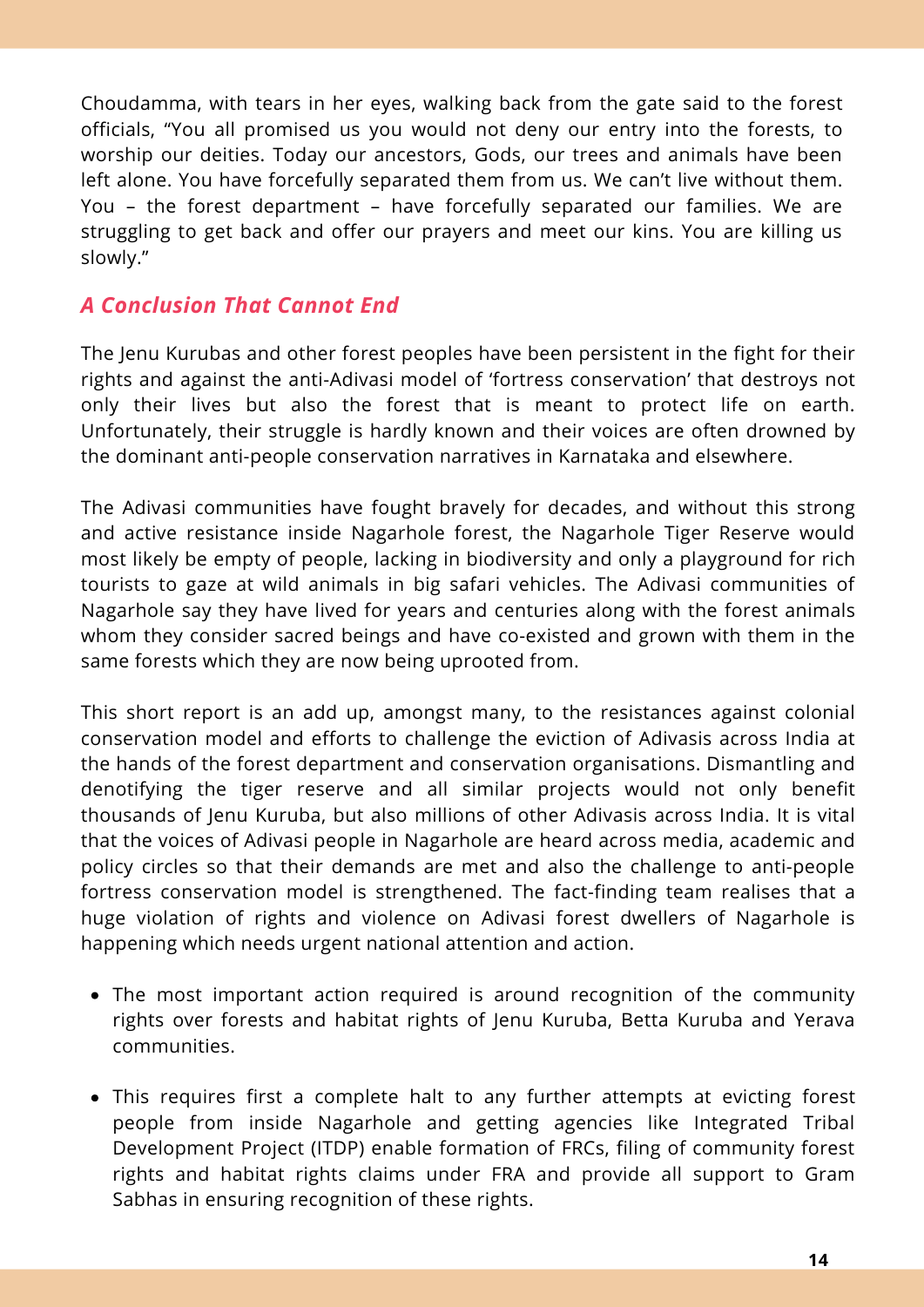- The committees scrutinising the claims at the sub-divisional and district level must not block joint verification and recognition of these rights as they are doing now.
- As none of provisions of FRA and Wildlife Protection Act (WPA) have been followed while evicting the Adivasi villages from Nagarhole, those willing to come back to their original villages should not be prevented as this is now a constitutional right.
- Following this, the district authorities and forest department must enable the implementation of all provisions of FRA and WPA.
- The Adivasi people's rights to their scared spaces and their right to observe their cultural and social traditions is being deliberately obstructed by the tiger project authorities and the forest department and this must stop immediately. The Adivasi communities have constitutional rights to these practices, whether they live inside or outside any forested area, just like people from other religions have constitutional rights to practice and propagate their own religions.
- The NTCA officials, whom the Jenu Kurubas claim have never visited any of their villages, have been using their powers, while sitting in New Delhi, to forcibly evict and resettle the forest peoples through the STPF and forest guards. Hence as per FRA, the NTCA officials must conduct Gram Sabhas before making any decisions and plans regarding Nagarhole as a tiger reserve and evicting the people from inside Nagarhole.
- The forest department must immediately withdraw all the false cases slapped on members of Adivasi communities of Nagarhole. These cases have been registered as a deliberate strategy to intimidate and threaten the forest communities so that they accept the 'voluntary' relocation packages. As was evident during the fact finding, this 'voluntary' relocation is a **big lie**.

As Thimma says, without the Jenu Kuruba, the forest and the wildlife that live in it, will not survive – they, who worship the forest and the tiger, can look after them much better than the forest department. The Jenu Kuruba are living to protect the forest not just for themselves but for all of humanity.